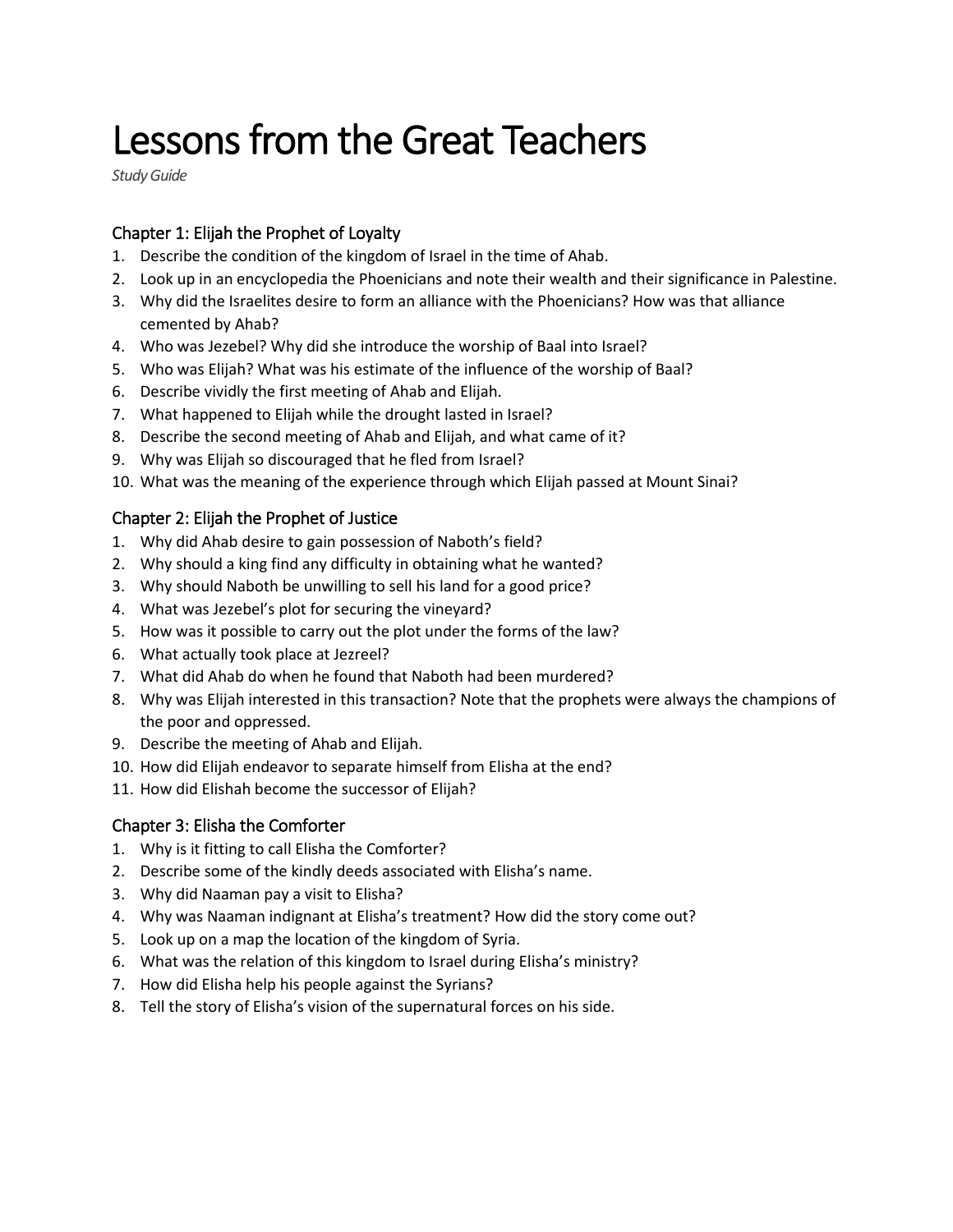#### Chapter 4: A Shepherd's Sermon

- 1. Where did Amos come from and what kind of man was he?
- 2. What distressed him regarding the kingdom of Israel?
- 3. How did he know that he was to preach against Israel?
- 4. Look at a map of Palestine and find the places mentioned by Amos.
- 5. Why were the people more and more pleased as Amos went on with his sermon?
- 6. How did they feel when he spoke of the punishment of Judah and why?
- 7. What surprise did he have for them?
- 8. Of what sins did he accuse them?
- 9. Notice that Amos was a farmer and, when he wanted to speak of a crushing calamity, he used an illustration from the harvest field, "I will press you in your place as a cart presseth that is full of sheaves." What did he mean by that?
- 10. What do you think the people thought of Amos when he had finished his sermon?

## Chapter 5: Amos' Sermon, "Prepare to Meet Thy God

- 1. How was Amos able to secure an audience?
- 2. What did he tell the people about their responsibility to God?
- 3. How did Amos explain the reason that he was preaching?
- 4. What did he mean by "the sleek cows" (kine of Bashan)?
- 5. What did he think of the gorgeous worship?
- 6. What different troubles did Amos mention that ought to have sent the people to God?
- 7. Why did Amos preach his lamentation sermon?
- 8. What wrongdoing did he say the people were committing?
- 9. What message of hope did he give?
- 10. Why did he end his sermon as he had begun?

## Chapter 6: The Farm Laborer Becomes a Poet

- 1. Tell something of Amos as a poet.
- 2. How many parts had the Lament Song?
- 3. What is the first part about?
- 4. Why did Amos think the Day of Jehovah might be bad for some people?
- 5. Look up Amos 5:24, the sentence in the whole prophecy, and one of the great sentences of the world.
- 6. What do you mean by the vision or picture that Amos gave to the people?
- 7. What was the second picture?
- 8. What was the third picture?
- 9. Describe Amaziah's interference with Amos.
- 10. What was the meaning of the summer fruit?
- 11. How does the prophecy of Amos close?
- 12. What became of Amos?

## Chapter 7: Hosea's Broken Heart

- 1. How were the Hebrew prophets trained as preachers?
- 2. What great sorrow came to Hosea?
- 3. What lesson did he learn by it?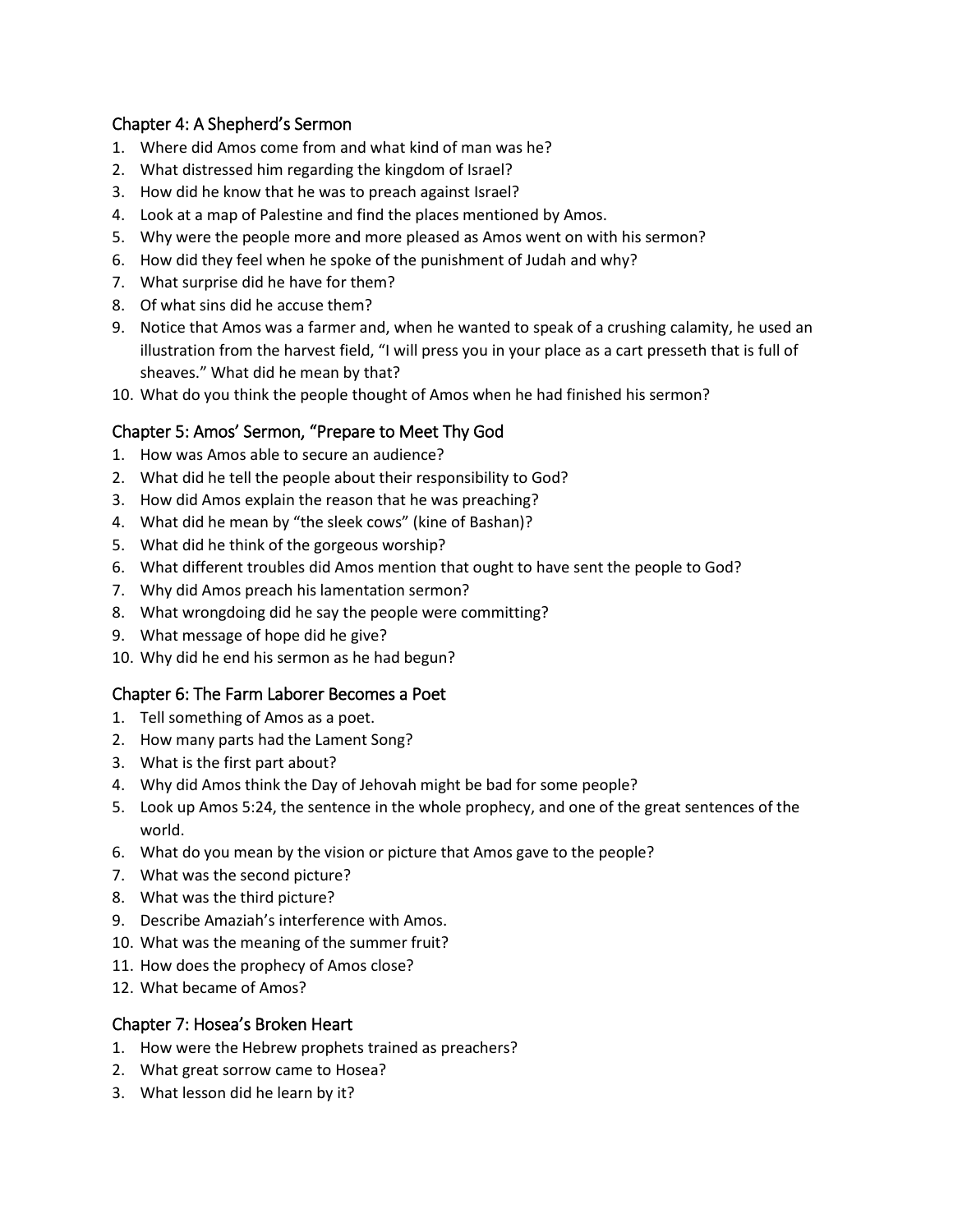- 4. Why did he tell the people his sad story?
- 5. What comparison did he make?
- 6. What was the political condition of Israel in Hosea's time?
- 7. What was the social condition of Israel in Hosea's time?
- 8. What did he expect would come upon the people?
- 9. What did he think was God's feeling toward Israel?
- 10. What final outcome did he expect?

#### Chapter 8: Hosea's Sad Task

- 1. Why was Hosea's task a hard one?
- 2. What did he think of the calf worship?
- 3. What did he think would become of the golden calves?
- 4. Recall Amos' great prophetic sentence. Look up Hosea 6:6 as a companion great sentence. Look up Matt. 12:7.
- 5. What was the internal weakness of the Hebrew state?
- 6. What was the foolish foreign policy of Israel?
- 7. What result did Hosea predict?
- 8. What did he say regarding fitful repentance?
- 9. What does Hosea say regarding God as a Father?
- 10. What is the thought of the last chapter of Hosea?

#### Chapter 9: Isaiah's Inspiration

- 1. What do we know of Isaiah as a young man?
- 2. Why would it be hard for such a man to choose a prophet's career?
- 3. What prophets had Isaiah heard about?
- 4. What evils did he see in Jerusalem?
- 5. Consider how Isaiah came to have the vision.
- 6. What did the vision mean?
- 7. What did Isaiah understand his mission was to be?
- 8. How had Isaiah's earlier life enabled him to understand the social conditions in Jerusalem?
- 9. What did the young prophet think of the danger from Assyria?
- 10. What was his hope of Israel's future?

#### Chapter 10: Isaiah's Sermon on the Wild Grapes

- 1. Describe the manner in which a prophet would gather a crowd in order to preach his sermon.
- 2. Why did Isaiah tell the story of the vineyard?
- 3. How did he turn the story upon his hearers?
- 4. What was the first of the wild grapes of Jerusalem?
- 5. Do we find that sin among us today?
- 6. What was the second of the wild grapes? Do we find that among us today?
- 7. What was the third of the wild grapes? Do we find that among us today?
- 8. What were the others of the wild grapes? Do we find any of those today?
- 9. What evidences of Isaiah's poetic eloquence do you find in his description of the Assyrian army?
- 10. What terrible results did Isaiah expect would come from the sins of his people?
- 11. How was Isaiah able to prepare so elaborate a catalogue of female finery?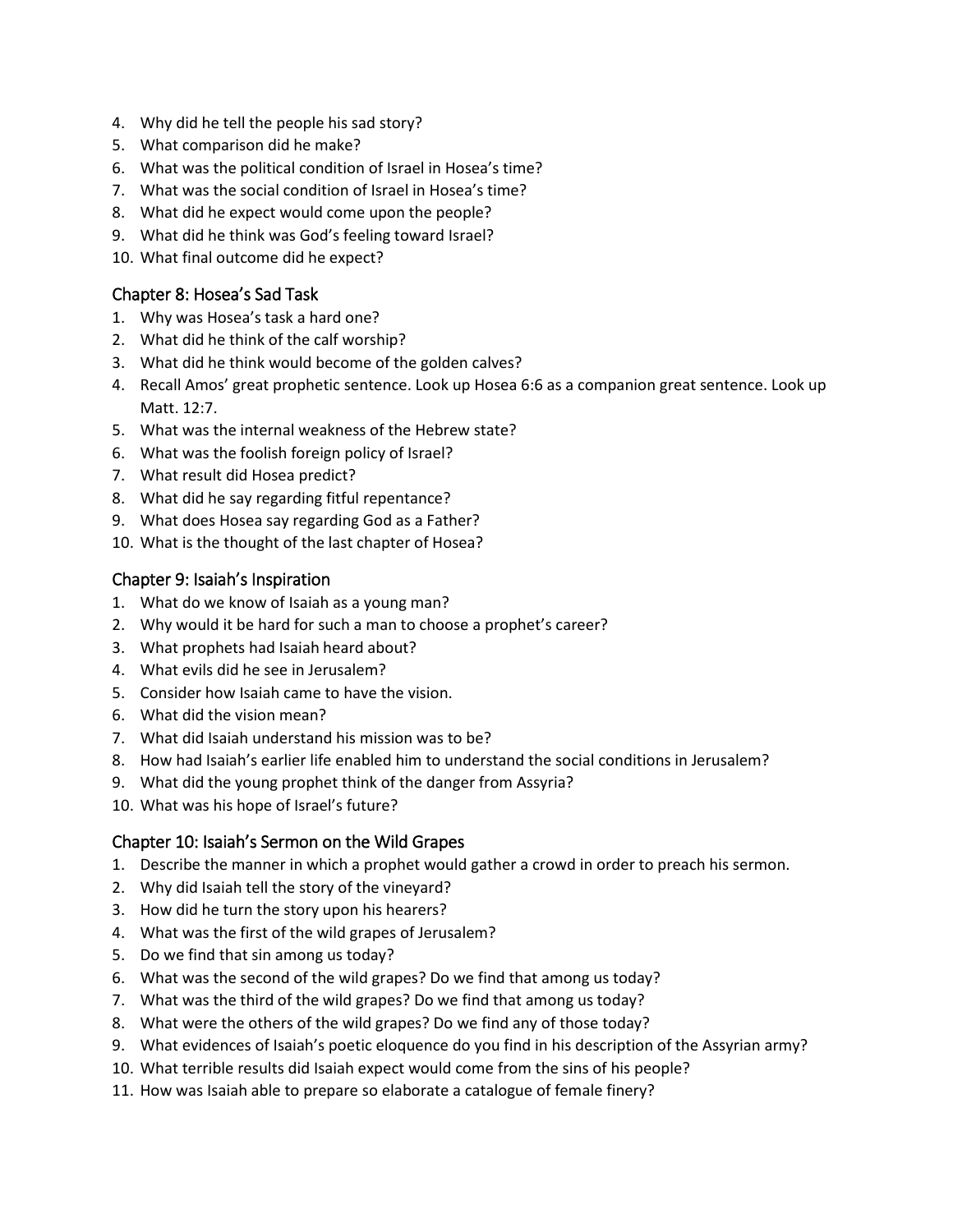#### Chapter 11: Isaiah's Political Policy

- 1. What was the name of Isaiah's first son and why was it given to him?
- 2. What pan did Ahaz devise to save himself from his enemies?
- 3. What placard did Isaiah put up in Jerusalem and what did he intend it to mean?
- 4. What was the name of Isaiah's second son and why was it given to him?
- 5. What did Isaiah tell the king would be the result of his foolish policy?
- 6. When the prophet failed to convince the king and the people to whom did he turn?
- 7. What was the prophecy of "The Great Contrasts"?
- 8. What contrast did Isaiah expect to the weak and foolish ruler, Ahaz?
- 9. How was Isaiah's political theory proved to be true?

## Chapter 12: Isaiah Against the Egyptian Alliance

- 1. Why did Judah have to pay tribute to Assyria?
- 2. There were two political parties in Judah the Egyptian and the Assyrian. What were their policies? On which side was Isaiah?
- 3. What happened to the northern kingdom of Israel?
- 4. What was the condition of affairs when Isaiah went about dressed as a slave?
- 5. What explanation did he give of his strange conduct?
- 6. What was the result of Isaiah's effort?
- 7. What was the effect of the news of the assassination of Sargon?
- 8. What did Isaiah advise and what did Hezekiah decide to do?
- 9. What did Isaiah have to say about the Egyptian alliance?
- 10. What did Isaiah promise if they would trust in Jehovah for protection?

## Chapter 13: The Great Crisis

- 1. Look at a map of Palestine and note the location of the four allies against Assyria. Note the situation of Judah when Phoenicia was subdued, bearing in mind that both Syria and Israel had already fallen.
- 2. What was the chief thought in Isaiah's oration against the Assyrian?
- 3. What elements of eloquence and power do you see in the oration?
- 4. When did Isaiah say the righteous king would come?
- 5. How did he describe the time of peace?
- 6. What did Sennacherib do to the land of Judah? What was his treachery?
- 7. How did Isaiah open his oration on Sennacherib's treachery?
- 8. What great promises did he make?
- 9. What was the final message of Isaiah in this crisis? How was it justified?
- 10. What was the outcome of Isaiah's work?

## Chapter 14: Micah, the Friend of the Poor

- 1. Why would he fear the coming of the Assyrian army through the lowland?
- 2. What did Micah think of the fall of Samaria?
- 3. What evils did Micah see in the country districts?
- 4. What did he say against the wealthy landowners?
- 5. What kind of a preacher did Micah tell them they would like?
- 6. Was Micah justified in saying that the rich were eating the poor?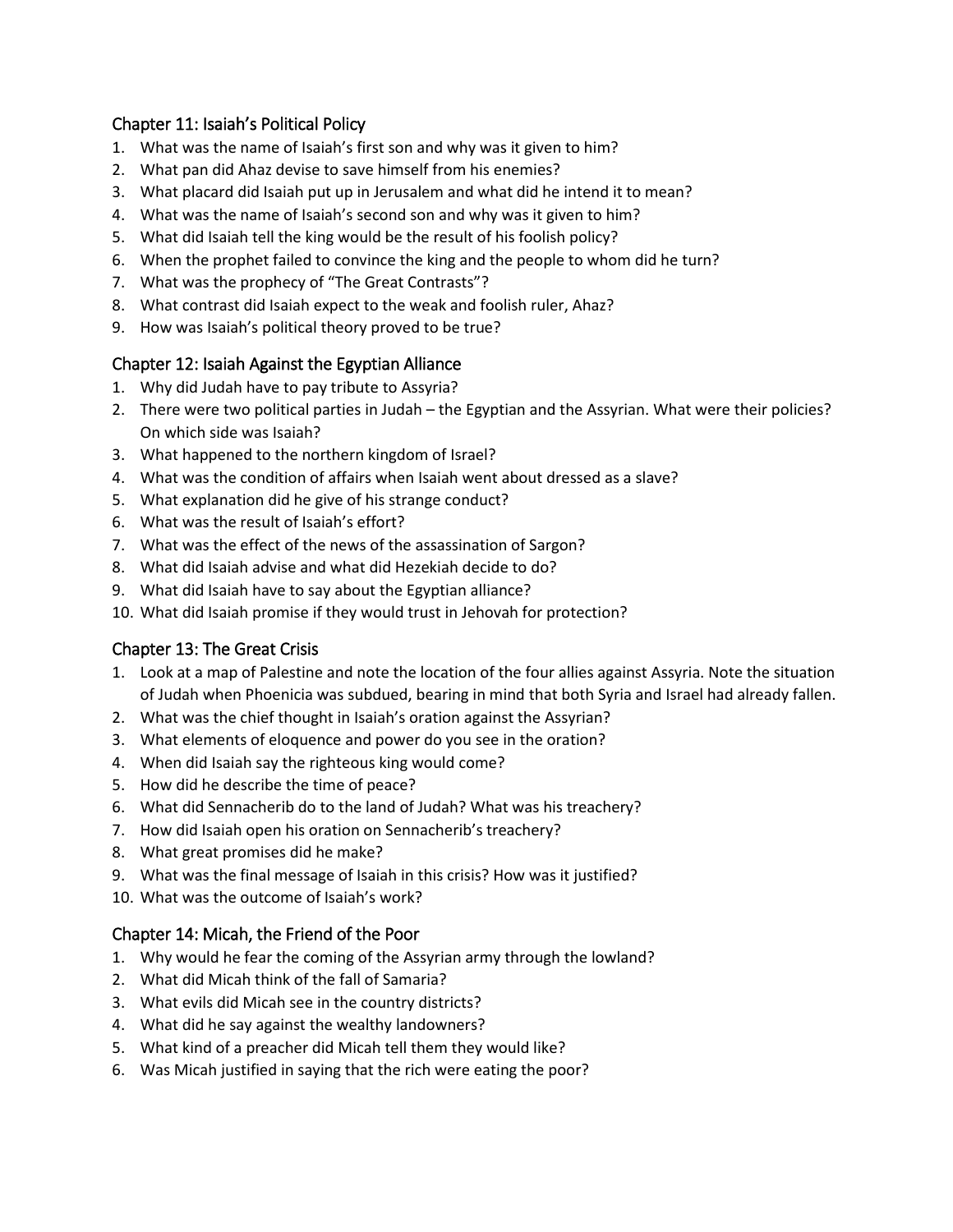- 7. What was the attitude of most of the preachers in Jerusalem in Micah's day? What did Micah have to say to them?
- 8. What evidences of national prosperity were there, especially in Jerusalem?
- 9. What was Micah's estimate of the condition of Jerusalem and what did he predict would happen?

#### Chapter 15: Micah's Vision of Peace

- 1. What were the conditions in Judah that made Micah so greatly desire the time of universal peace?
- 2. How did he expect the reign of peace would come?
- 3. What did he think of the political leadership of Judah in his time?
- 4. What led him to expect that a great king would come?
- 5. Why did he think that he might come from Bethlehem?
- 6. How did the idea of a Messiah grow among the Jews?
- 7. What was the appropriateness of Micah's comparison of Israel's influence with (1) the dew, and (2) the lion?
- 8. Why did Micah think there would be no horses in the good time that was coming?
- 9. Why did he thing that there would be no cities?
- 10. What superstitions did he think would be done away with?
- 11. How many elements in all these visions of the future given by Micah would seem desirable for the present time?

#### Chapter 16: The Dramatic Dialogue

- 1. Why was animal sacrifice offered by ancient people?
- 2. What did they think their gods wanted?
- 3. Why did they offer their children to their gods?
- 4. When did this occur in Israel?
- 5. How did it affect Micah?
- 6. What led Micah to plan the dramatic dialogue?
- 7. Describe the scene, the characters, and the speeches of the dialogue.
- 8. What great verse closes the dialogue? Why is this verse (Micah 6:8) regarded as one of the greatest words of prophecy?
- 9. Is anything more needed for pure religion than Micah said?
- 10. What sins of injustice did he charge upon the people?
- 11. What falsehood and treachery did he charge?
- 12. With what did he threaten the people?
- 13. What hope did Micah have?
- 14. What was his thought of God's character?
- 15. Why do we call Micah 7:18-20 a noble lyric passage?

#### Chapter 17: Zephaniah and the Day of Wrath

- 1. Why was there so long a period after the sermons of Micah before another prophet of Jehovah appeared?
- 2. What kind of prophets were there in Jerusalem during this period?
- 3. Who was Zephaniah? Why was he not hopeful that his godly young cousin could reform the nation?
- 4. Study the Scythian invasion. Imagine the terror that must have filled the hearts of the Hebrews.
- 5. What did this invasion suggest to Zephaniah?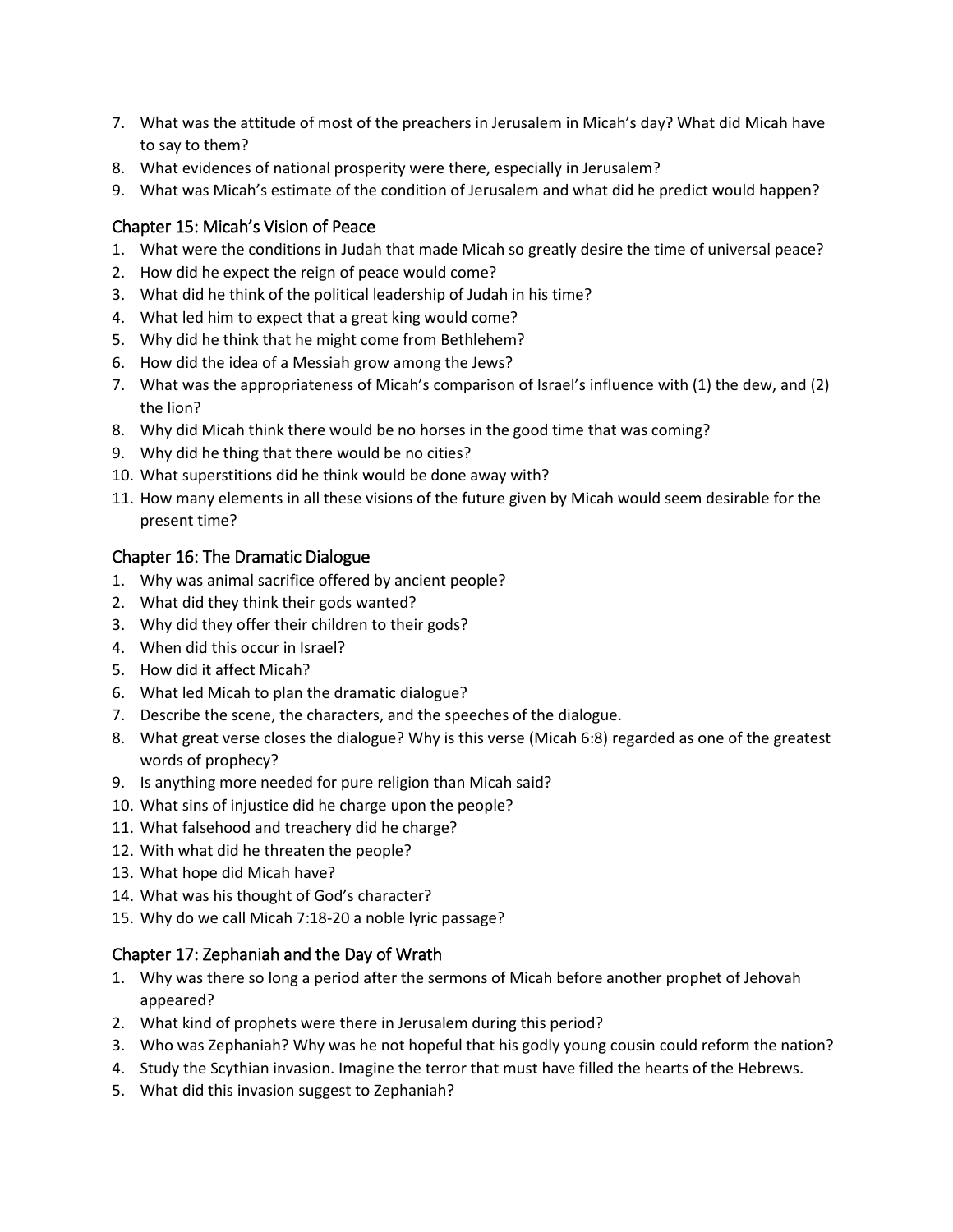- 6. Why do we call Zephaniah's sermon the Day of Wrath? What was the general thought of the sermon?
- 7. In the Middle Ages, Thomas of Celano wrote a great Latin hymn on the Judgment. It begins with the words of Zephaniah, "Dies Irae, Dies Illa," that is, "A day of wrath is that day." Why did he take his inspiration from Zephaniah's prophecy?
- 8. Look at a map of the ancient world and note the nations whom Zephaniah denounced. Why did he especially describe the devastation of Assyria? Note the high poetic language of the oracle against Assyria, breathing the feeling of indignation against the cruel oppressor.
- 9. Consider the specific sins that Zephaniah charged against the leaders of Judah.
- 10. What did he expect would be the fate of Judah, and what ray of hope did he hold out?
- 11. Why do we think that the conclusion of the book of Zephaniah was written later in a more hopeful age? Would Zephaniah have been glad for the editors of his book to add the beautiful words of this last section?

## Chapter 18: Nahum's Poem of Vengeance

- 1. Find out all you can about the character and policy of Assyria. Go over the preceding chapters and read all that the different prophets have said about this nation. Try to get an idea of the terror that Assyria produced in all that ancient world.
- 2. How would the peoples feel when the first serious defeat of Assyria occurred?
- 3. What did Zephaniah say of the doom of Assyria?
- 4. What was Nahum's single great idea?
- 5. Why did Nahum begin his poem with a description of Jehovah's power in nature?
- 6. Describe the details of the siege as Nahum gives them.
- 7. Do you suppose that Nahum was actually present at the siege or did he imagine just what it must be? Why did he describe it so dramatically?
- 8. The Assyrians used the lion as their symbol. Note and describe the fine poetic power with which Nahum works out the comparison.
- 9. What comparison does Nahum make between Thebes and Nineveh?
- 10. How does Nahum speak of the commercial greatness of Neneveh? With what poetic figure does he describe its end?
- 11. What is the meaning of the last solemn words of doom?
- 12. Does it seem to you natural for a prophet of Jehovah to write this poem of vengeance? Is there any great truth in it?

## Chapter 19: Habakkuk's Hard Problem

- 1. Find Babylon, the country of the Chaldeans on the map. Note that it is south of Assyria to which it had been subject. When Babylon achieved independence, what steps did the great general Nebuchadrezzar naturally take to secure the possessions of the conquered Assyrians?
- 2. On what pretext could Egypt claim Canaan? How would this bring about conflict with the Chaldeans?
- 3. Why should Josiah, the good king of Judah, think that the time had come for his people to be independent?
- 4. How did this bring him into conflict with Egypt? What was the result?
- 5. How did this change of masters and the resulting confusion in Jerusalem affect such men as Habakkuk?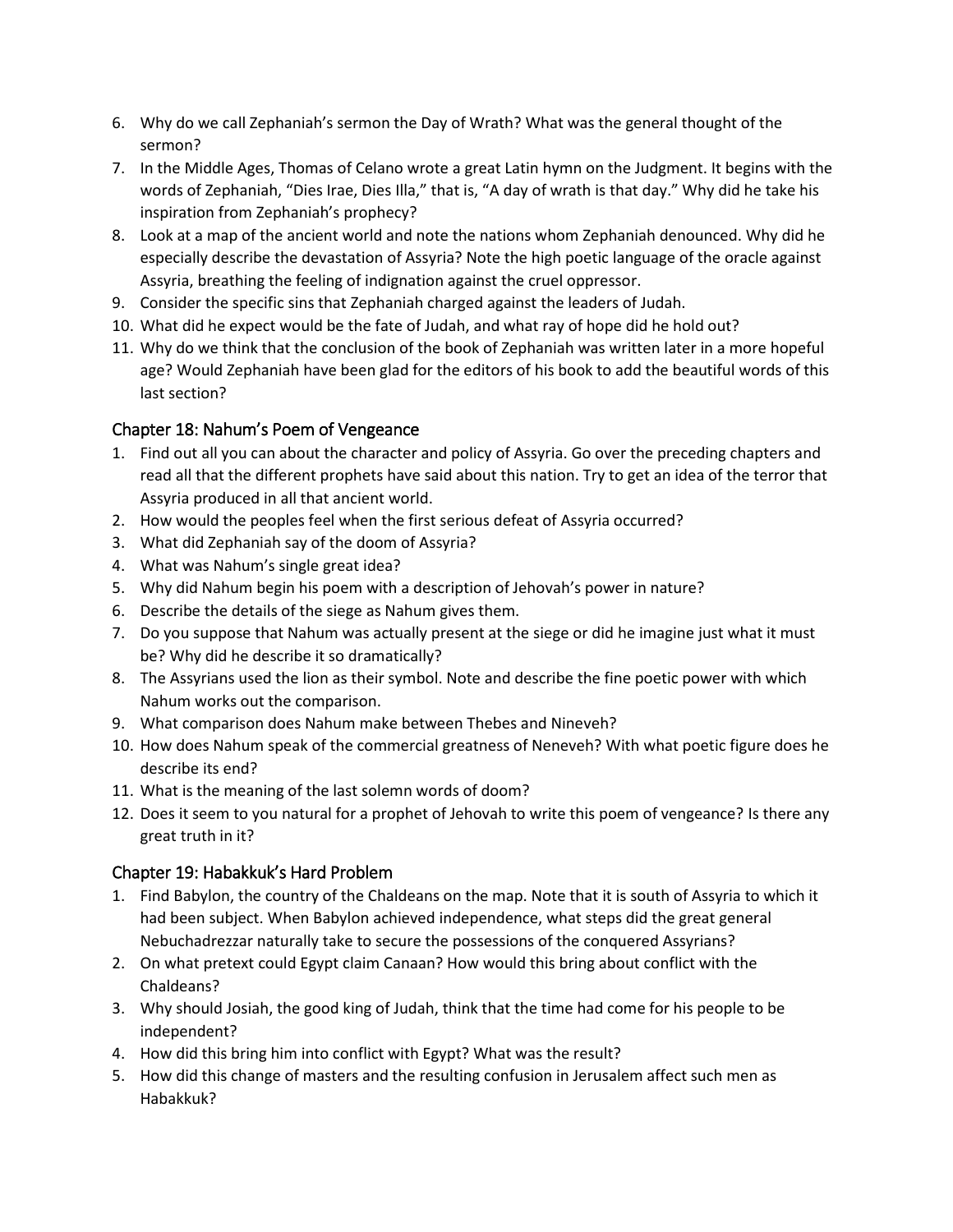- 6. What serious religious experience did Habakkuk pass through?
- 7. Note that Habakkuk tells his experience in the form of a dialogue between himself and God. What are the four parts of the dialogue?
- 8. What is Habakkuk's first prayer?
- 9. What is Jehovah's answer?
- 10. This answer only increases Habakkuk's difficulty. How then does he pray to God?
- 11. Note that Habakkuk really becomes calm and trustful before God's final answer. What is that answer? Why did it satisfy Habakkuk?

#### Chapter 20: Habakkuk's Taunting Riddles

- 1. Why was it a remarkable thing that the Hebrew prophet should have been able to see so clearly the play of the forces of righteousness in the world?
- 2. Why did Habakkuk utter his taunting riddles?
- 3. Write out in your own words the thought of the first taunt song.
- 4. Notice that the close of the first and of the fourth taunts is the same. Some think that this may have been a refrain at the end of each.
- 5. What is the picture in the second song?
- 6. Note how definitely Habakkuk insists in the third song that the retribution is not accidental. How does he say it comes about?
- 7. Explain the reason for the prophet's indignation that Lebanon had suffered violence.
- 8. Note Isaiah 37:24, and other passages which indicate the value of the cedars of Lebanon.
- 9. Why does idolatry especially excite the indignation of the prophet? What does he say of the idol worshipers in the last taunt?
- 10. Consider whether there is anything in our modern life against which any of these taunts might be spoken. Is there any injustice which may bring retribution?

#### Chapter 21: A Song of the Glorious Past

- 1. What were the feelings that led Habakkuk to look back to the past? Try to imagine yourself in his place.
- 2. Why did the experiences of Israel in Sinai seem to be especially significant to Habakkuk?
- 3. Read the poem carefully and note all the expressions that refer to the storm. Why was God thought of as appearing in the storm?
- 4. What is the figure involved in the expression, "Thou didst thresh the nations in anger?"
- 5. What did Habakkuk mean at the end of his vision, when he said, "I heard and my body trembled."
- 6. Why did the prophet feel that he and his people would have to "wait quietly for the day of trouble"?
- 7. What is the essential faith involved in the last verses of this poem?
- 8. How is it possible for the poem to close with a note of joy in spite of the expectation of invasion and plunder?

#### Chapter 22: Jeremiah's Difficult Task

- 1. Why was the task of Jeremiah peculiarly difficult?
- 2. Under what circumstances did Jeremiah begin his ministry?
- 3. What was there in the life of the nation that convinced Jeremiah that nothing short of a national doom was to be expected?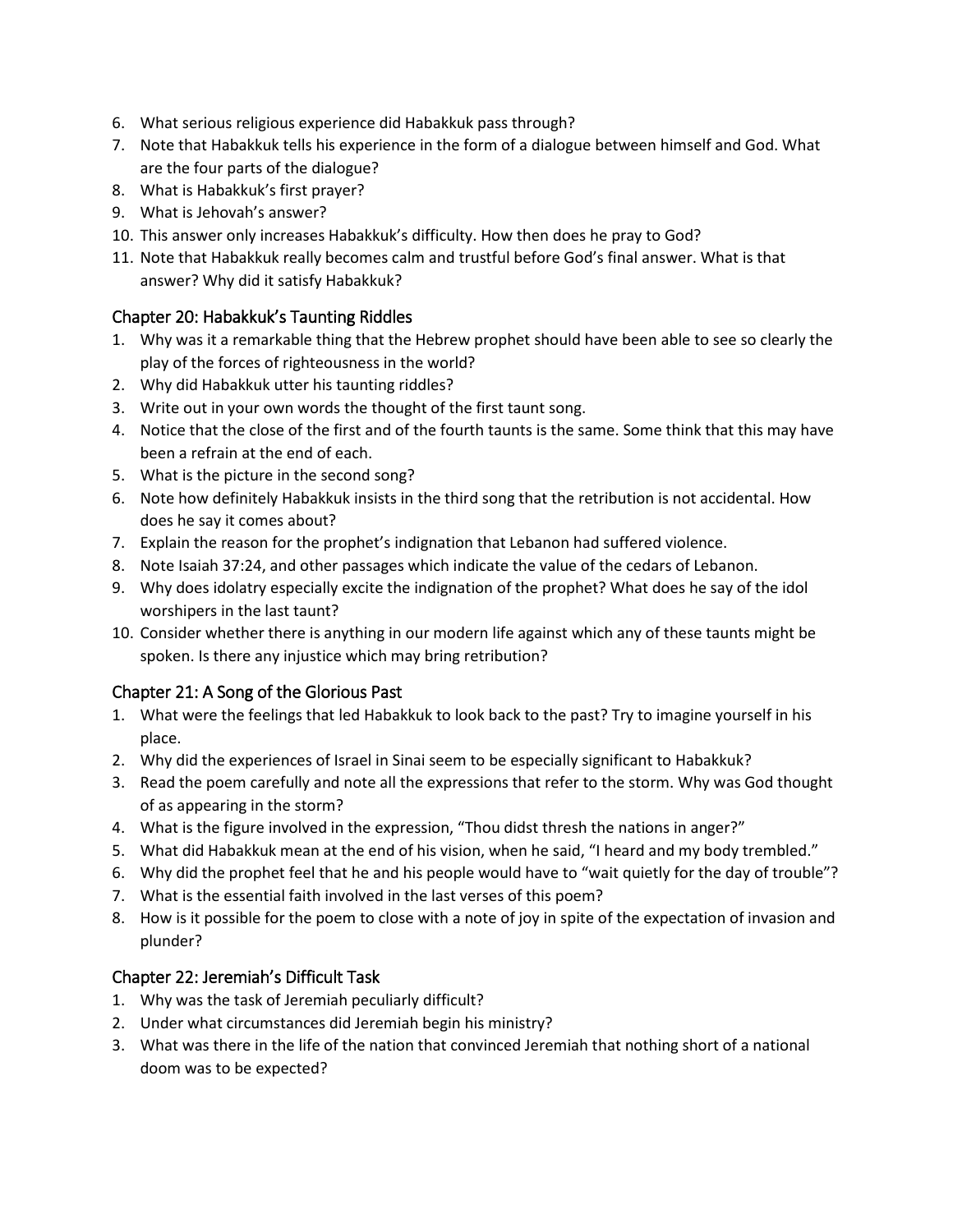- 4. What was there in the political conditions of the world that made Jeremiah expect a terrible invasion?
- 5. In whose reign did Jeremiah begin to preach? What was the character of that king?
- 6. What were the two great ideas running through Jeremiah's first sermons?
- 7. What caused Jeremiah's arrest in the beginning of the reign of Jehoiakim?
- 8. On what grounds was he released?

## Chapter 23: The Publication of Jeremiah's Sermon

- 1. Why is it necessary to know the political events of Jeremiah's time in order to understand his prophecies?
- 2. In what great battle did Nebuchadrezzar become supreme? What did his victory mean to the people of Judah?
- 3. Why did Jeremiah think it wise to publish his prophecies?
- 4. What method did he employ to write them out?
- 5. On what occasion were the prophecies read and what result did they produce?
- 6. What effect did the prophecies produce when they were read before the princes?
- 7. How did the king treat Jeremiah's roll? What does that indicate regarding his character?
- 8. How were the writings of the prophets generally published?

## Chapter 24: The Prophet Pleading for His People

- 1. What was the occasion of one of Jeremiah's most serious soul struggles?
- 2. What did this national calamity lead him to do?
- 3. Why did Jeremiah feel that it was no good praying for his people?
- 4. What destruction did he declare must come upon them?
- 5. Why did he pray for them again after having realized once that it was useless?
- 6. What answer came to him confirming his opinion that his people were absolutely hopeless?
- 7. What was his final conclusion about the fate of Judah?
- 8. How did Jeremiah feel about his own personal obligation to preach these messages of doom?
- 9. What personal complaint did he make in his prayers?
- 10. How was he comforted and reassured?

## Chapter 25: Symbolic Sermons and Arrest

- 1. What is meant by a symbolic sermon? Why did the prophets frequently employ them?
- 2. In What respect was the political situation in the time of Jehoiakim similar to that when Isaiah preached in the time of Hezekiah?
- 3. What was the policy of Egypt, and how did Jeremiah resist it in the same way that Isaiah had done?
- 4. Who were the Rechabites? And why did they live their strange life in Palestine?
- 5. How did Jeremiah employ the marred vessel of the potter as a symbol?
- 6. What was the symbolic sermon preached in the valley of Topheth?
- 7. What befell Jeremiah in the temple as a result of his preaching?
- 8. After this sad experience, what complaint did Jeremiah make to God?
- 9. Why did he determine still to go on preaching?
- 10. What was the end of his soul struggle?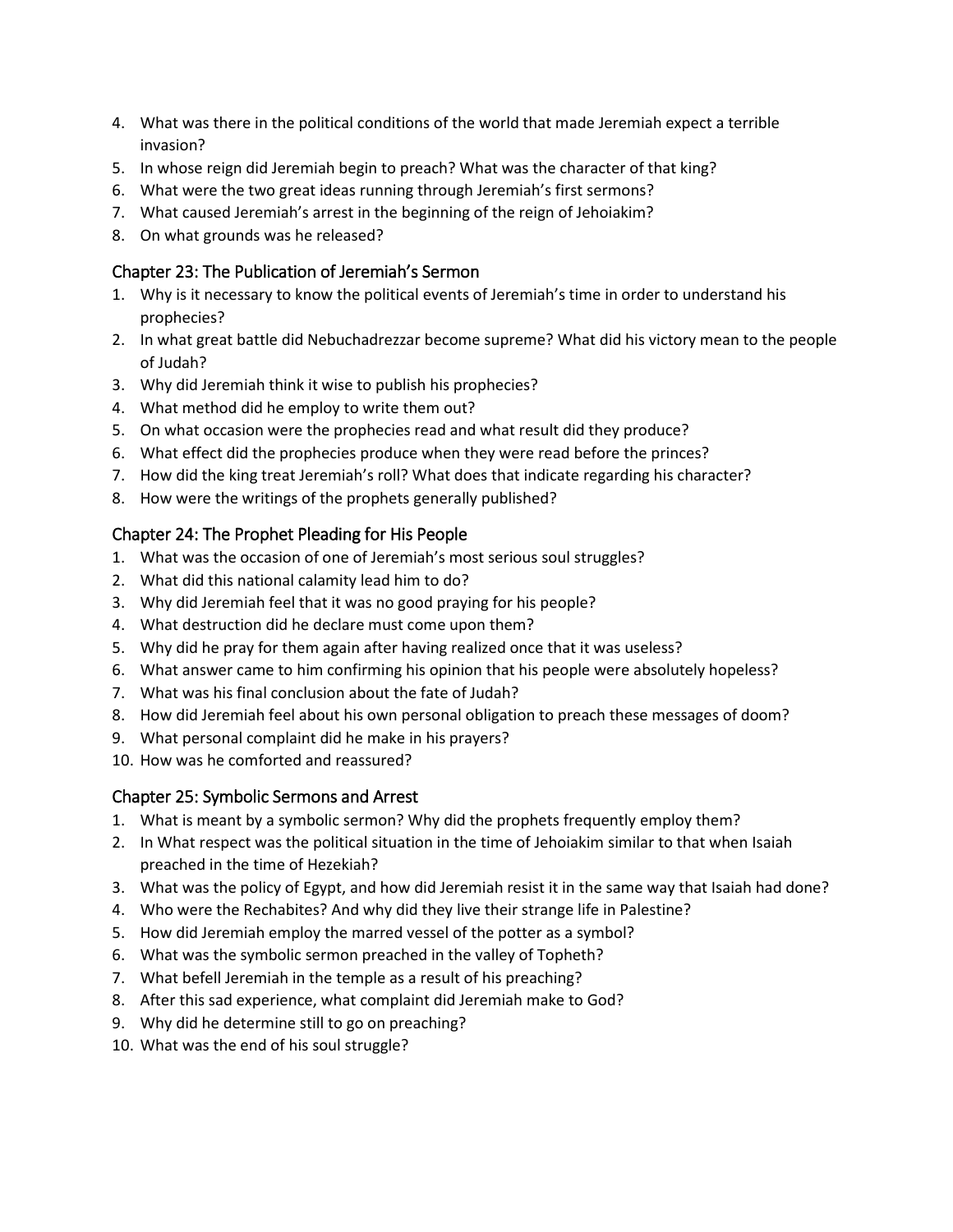#### Chapter 26: Jeremiah and the False Prophets

- 1. Who were the popular preachers in Jerusalem and what did they preach?
- 2. Why may it have seemed to the ordinary people of the city that these men were speaking the truth rather than Jeremiah?
- 3. What was the first captivity of the Jewish people?
- 4. What message did the popular preachers announce regarding the Jews that had been carried to Babylon?
- 5. How could they quote Isaiah in support of their views? What did they forget of Isaiah's principles in so doing?
- 6. What symbolic act did Jeremiah perform in order to show the folly of rebellion against Babylon? Was he justified in his theory?
- 7. What symbolic act did Hananiah perform and what message did he wish it to convey to the people?
- 8. How did Jeremiah deal with Hananiah?
- 9. What was the general character of Jeremiah's letter to the Babylonian Jews?
- 10. How did the false prophets in Babylon try to have Jeremiah silenced?

## Chapter 27: Jeremiah's Terrible Forecast

- 1. How did the Egyptians persuade Zedekiah to revolt against Babylon?
- 2. What was Jeremiah's theory of the proper policy to be pursued?
- 3. After Jerusalem was besieged what did Jeremiah advise? Was this patriotic advice?
- 4. What was the Hebrew law regarding slavery for debt?
- 5. Why were the Hebrew slaves released during the siege?
- 6. Why were the Hebrew slaves retaken?
- 7. On what charge was Jeremiah arrested and what was the cause of it?
- 8. What was the result of Zedekiah's first interview with Jeremiah?
- 9. What was the result of Zedekiah's second interview with Jeremiah?

## Chapter 28: Jeremiah's Splendid Hope

- 1. Why has Jeremiah so generally been regarded as a pessimist?
- 2. What ground is there for calling him an optimist?
- 3. At wat time in his life did he preach the noblest sermons of hope?
- 4. What did he expect would be the future of Israel and Judah?
- 5. What did Jeremiah mean by the new covenant?
- 6. What was the significance of the purchase of the field in Anathoth?
- 7. What impression would that transaction be likely to make in Jerusalem?
- 8. What assurance came to Jeremiah after he had made this transaction?
- 9. What was Jeremiah's hope of the ideal king?

## Chapter 29: Jeremiah's Last Days

- 1. What were the circumstances of the capture of Jerusalem?
- 2. What provision did the Chaldeans make for carrying on the government of Judah?
- 3. Why was Jeremiah given his choice to go to Babylon or to remain in Judah?
- 4. What conditions of hopefulness did the two months of Gedaliah's government present?
- 5. How did the last hope in Judah come to an end?
- 6. Why did Jeremiah advise his countrymen against going to Egypt?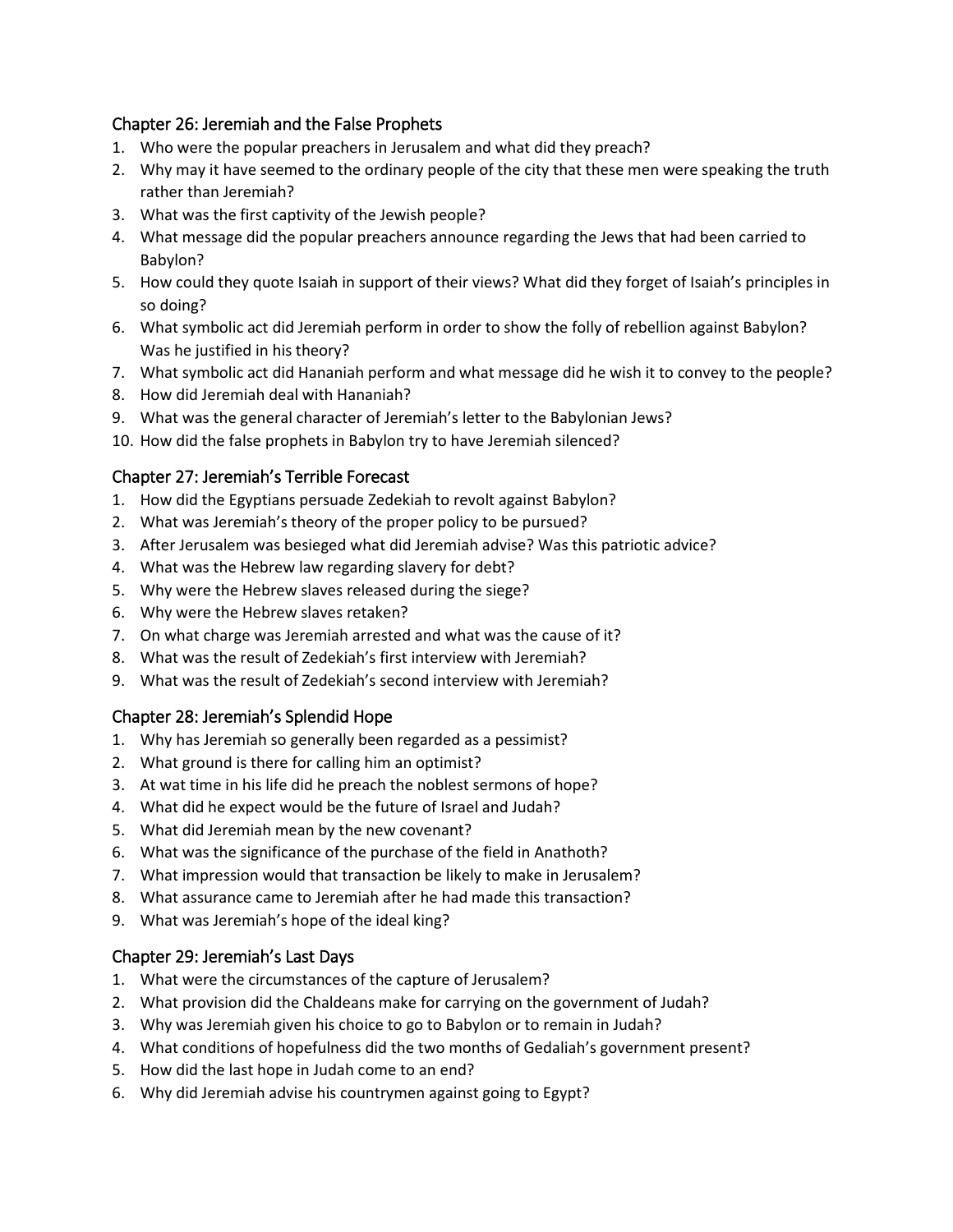7. What is your estimate of the work and character of Jeremiah?

#### Chapter 30: Obadiah's Cry of Vengeance

- 1. Look up Edom in a Bible Dictionary and note the course of the history of the Edomites and the long hostility between them and Israel.
- 2. What action of the Edomites made them especially obnoxious to the Jews of the Exile?
- 3. Is the feeling of Psalm 137 and of Obadiah's prophecy in accord with Christian teaching?
- 4. In what sense does this longing for vengeance seem to be, at least partially, justified?
- 5. What were the causes of Edom's pride?
- 6. What did Obadiah expect would happen to Edom?
- 7. Why did Obadiah feel that Edom had no right to join the Babylonians against Jerusalem?
- 8. What does Obadiah expect will be the future of the Hebrews?
- 9. How was the hope of Obadiah moral and religious?
- 10. In what sense was Obadiah's idea of Jehovah's Kingdom an anticipation of Jesus' thought of the Kingdom of God?

## Chapter 31: Ezekiel's Trance

- 1. What parallel is there between the work of Jeremiah and that of Ezekiel?
- 2. How do you explain the strange vision which Ezekiel had?
- 3. What should we think of a man today who claimed to have seen such a vision as Ezekiel saw? Why should there be such a difference between the East and the West?
- 4. What message came to Ezekiel after the vision?
- 5. What did the eating of the roll of parchment mean?
- 6. Why did it appear that Ezekiel's ministry was to be an especially hard one?
- 7. What were the circumstances of Ezekiel's first appearance as a prophet among his countrymen?
- 8. What was the first message that Ezekiel delivered?
- 9. What does this indicate regarding Ezekiel's own thought of his responsibility and his duty?

## Chapter 32: The Doomed City

- 1. Describe the drawing which Ezekiel made upon the soft clay brick. Why did he want the Jews in Babylon to believe that Jerusalem would be besieged?
- 2. What picturesque actions did Ezekiel perform to show that the Jews in Jerusalem would be obliged to live upon short rations?
- 3. What was there in Ezekiel's earlier experience that would make it possible for him to see the conditions in Jerusalem when he fell into a trance?
- 4. What did the vision of the people who were to be slaughtered and the few who were to be saved indicate?
- 5. What did it mean to Ezekiel when he saw the chariot of the glory of Jehovah gradually moving away from the temple and away from the city?
- 6. After this trance what did Ezekiel say regarding it to his fellow countrymen in Babylon?
- 7. How did Ezekiel move his goods and what did he tell the people that this conduct meant?
- 8. Was Ezekiel really a patriot when he was continually telling the exiles that the city which they loved was going to be destroyed?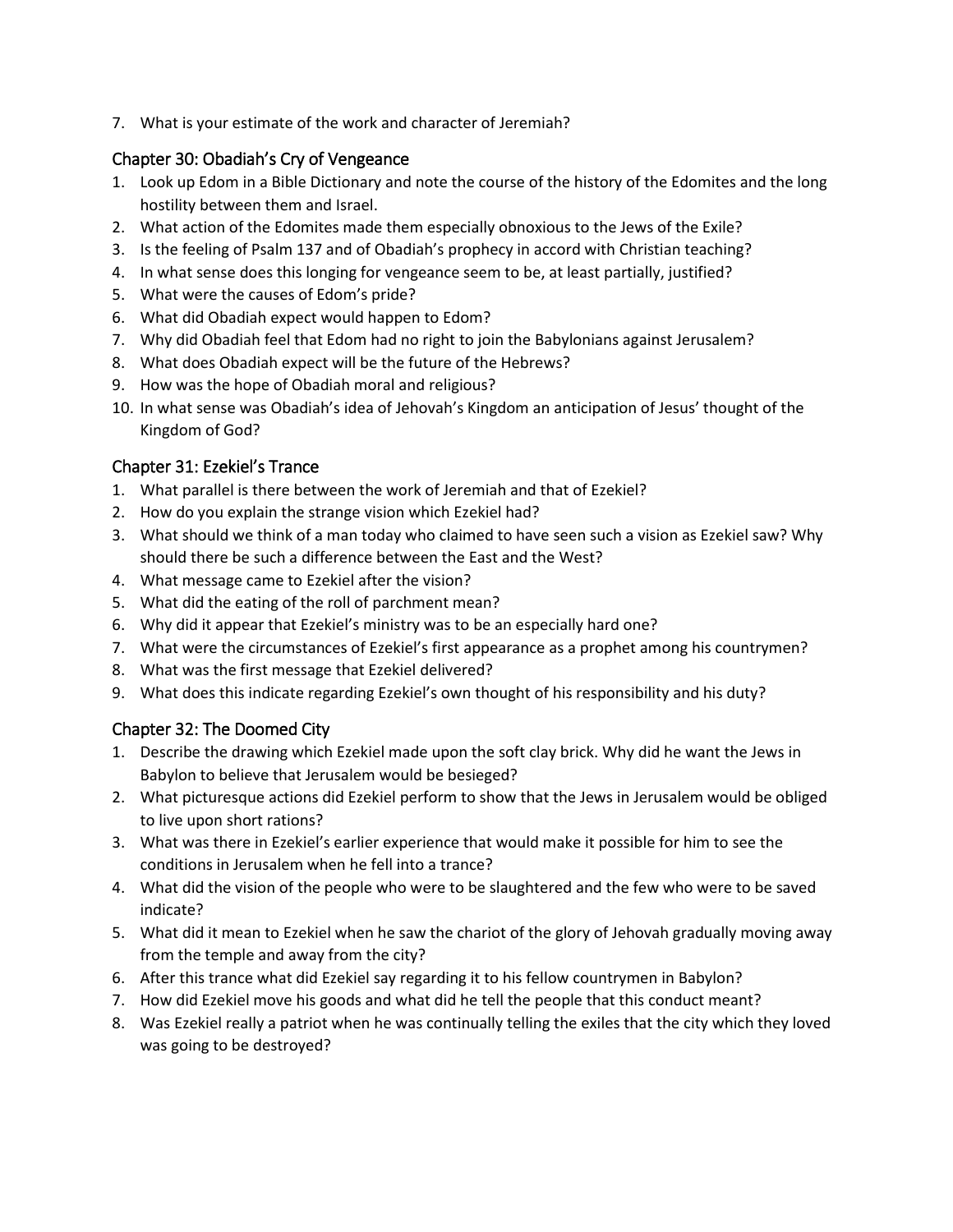## Chapter 33: The Prophet and the Sceptics

- 1. What ground was there for the objection urged by some of the people that the prophets of Jehovah had not spoken words that had come true?
- 2. How did Ezekiel meet this objection?
- 3. What was the other objection that was offered as an excuse for giving no heed to the prophecies?
- 4. How did Ezekiel answer that objection?
- 5. Look at Chapter 26 and compare the false prophets in Jerusalem with the false prophets in Babylon.
- 6. Why did Ezekiel dare to call these other preachers by so severe a name as false prophets?
- 7. What was the meaning of Ezekiel's illustration of the whitewashed wall? (Ezekiel 13:8-16)
- 8. Who were the prophetesses who were leading the people astray?
- 9. What connection was there between idolatry and some of the false prophets?
- 10. In what way did it make Ezekiel's task more difficult that there were these other men preaching to the people?

# Chapter 34: Personal Salvation in National Crisis

- 1. Why should the righteous Jews in Babylon have felt that they were unjustly treated?
- 2. Is it a natural thing that a small number of good men can save a whole nation from the consequences of its evil acts?
- 3. How could there be such a thing as personal salvation in the midst of national destruction?
- 4. What four calamities did Ezekiel give to this proverb?
- 5. What did he say would happen to a righteous man, and to his wicked son, and to his righteous grandson?
- 6. What did he say should happen to a wicked man who became righteous, and to a righteous man who became wicked?
- 7. What appeal did he make to his people as a conclusion to this argument?

# Chapter 35: The Lovely Song of Prophecy

- 1. What did Ezekiel mean by his sermon on the boiling flesh in the caldron?
- 2. What did he mean by the empty caldron standing upon the fire?
- 3. How did Ezekiel behave when his wife died?
- 4. What explanation did he give of this conduct?
- 5. Why was Ezekiel silent two years, and what caused him to break the silence?
- 6. What comparison did Ezekiel make between a watchman and a prophet?
- 7. Note carefully each detail of the description of the shepherds' conduct toward the flock and consider what that meant regarding the rulers' conduct toward the people.
- 8. What hope did Ezekiel have regarding the future of his people?
- 9. How did the conduct of the Babylonian Jews toward Ezekiel change, and what did he think of it?

# Chapter 36: The Ruin of the Merchant People

- 1. Why did the prophets' belief that Jehovah was the one God cause them to preach upon the sins of the surrounding nations?
- 2. Note on a map the location of the city of Tyre and see how well it was situated to trade with the ports of the Mediterranean Sea.
- 3. What was the peculiar significance of Ezekiel's statement that Tyre should be a place for the spreading of nets?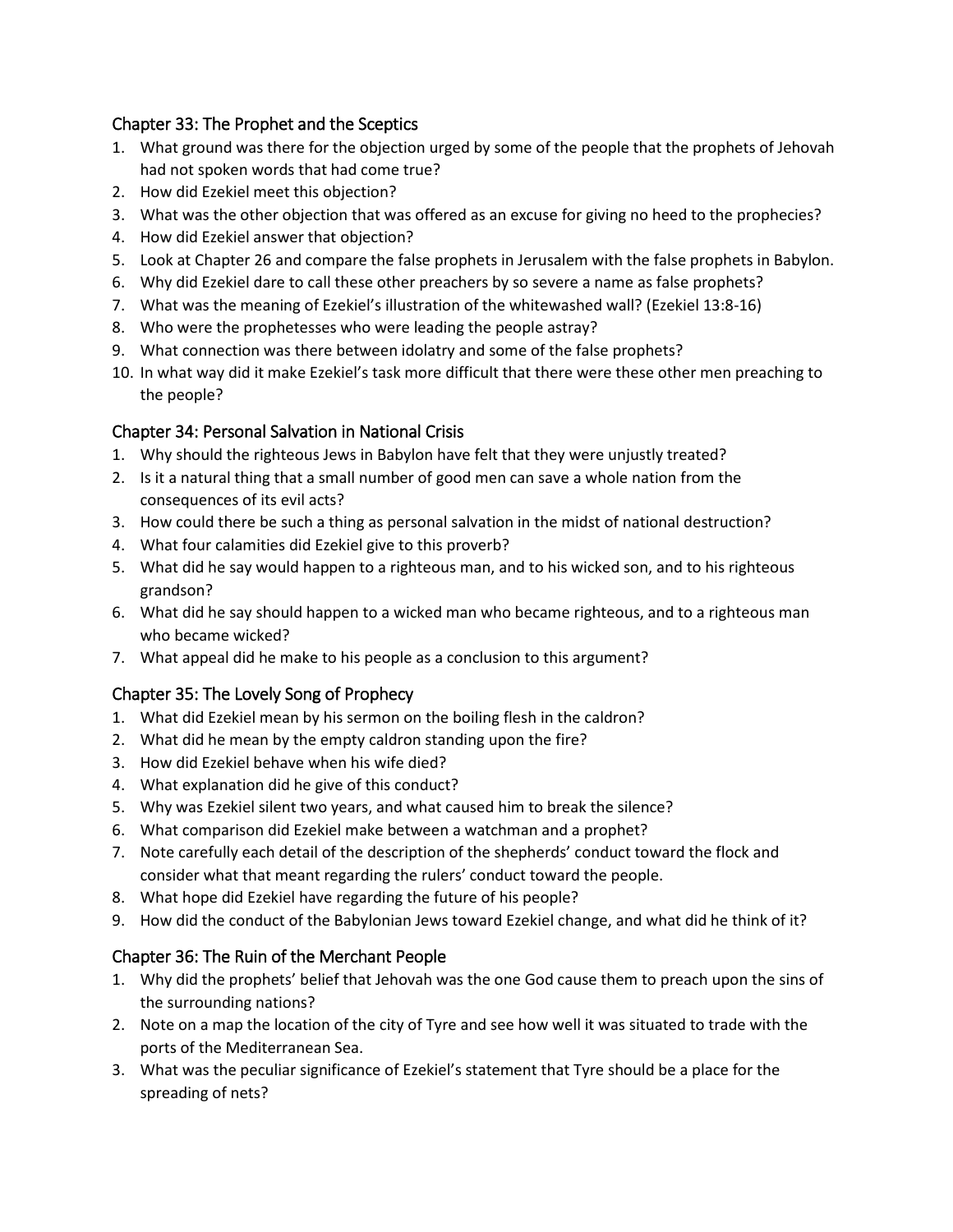- 4. Read Ezekiel 27:12-25 and make a list of all the articles of commerce in which Tyre traded with the various lands.
- 5. What did Ezekiel say would be the effect upon the world if Tyre should be destroyed? (Ezekiel 27:29- 36)
- 6. Why did Ezekiel think that it was just that this wealthy city should fall? (Ezekiel 28-2-9)
- 7. Remembering that Jerusalem was already destroyed at the time of the prophecy against Tyre, consider why Ezekiel spoke so hopefully of his own land.

## Chapter 37: The Revival of Israel

- 1. Why did the revival of Israel seem almost impossible?
- 2. What was there in Ezekiel's condition in Babylon that made him especially call upon the mountains of Israel? Note the spirit of the poet in that speech.
- 3. Why did Ezekiel say that Jehovah would sanctify his name in restoring Israel's prosperity?
- 4. What different promises of prosperity did Ezekiel give to the people?
- 5. Describe the vision of the valley of dry bones.
- 6. What was the meaning of this vision?
- 7. Why did Ezekiel think it so important that the northern and southern people should be reunited?
- 8. What did Ezekiel expect should be the government of the new Israel?
- 9. What did Ezekiel expect would be the religious character of the new Israel?
- 10. Refer to Chapter 28 and compare Ezekiel's hopes with those of Jeremiah.

## Chapter 38: The Vision of the Holy Land

- 1. How long did Ezekiel remain silent after his sermons on the revival of Israel? With what plans were those years probably employed?
- 2. What did Ezekiel expect would be the future of Israel after the period of exile was over?
- 3. What did it mean that he saw the glory of Jehovah returning to the city and the temple, as before he had seen it departing?
- 4. What did Ezekiel hope would happen to the Dead Sea and to the surrounding territory?
- 5. What great religious thought dominated all of Ezekiel's expectations of the glory of the future of his country?

## Chapter 39: The Prophecy of Deliverance

- 1. Look up in an encyclopedia or history the reign of Nebuchadrezzar and try to imagine the splendor of the Babylonian kingdom which he created.
- 2. Consider how a young Jew in Babylon, anxious to make his fortune, might have thought it advisable to give up the old worship of his fathers and to accommodate himself to the new conditions. What arguments might he have offered in defense of such a course?
- 3. What were the motives, patriotic and religious, which would make the children of the exiles, who had never seen Jerusalem, earnestly desire to go back?
- 4. What would a prophet hope to accomplish by explaining to his people the incomparable greatness of Jehovah, their God?
- 5. Why would the words of this prophecy of comfort thrill the hearts of the religious Jews?
- 6. Study carefully the passages which describe the greatness of Jehovah and consider their elements of poetic beauty. Make a list of the figures of speech which the prophet used.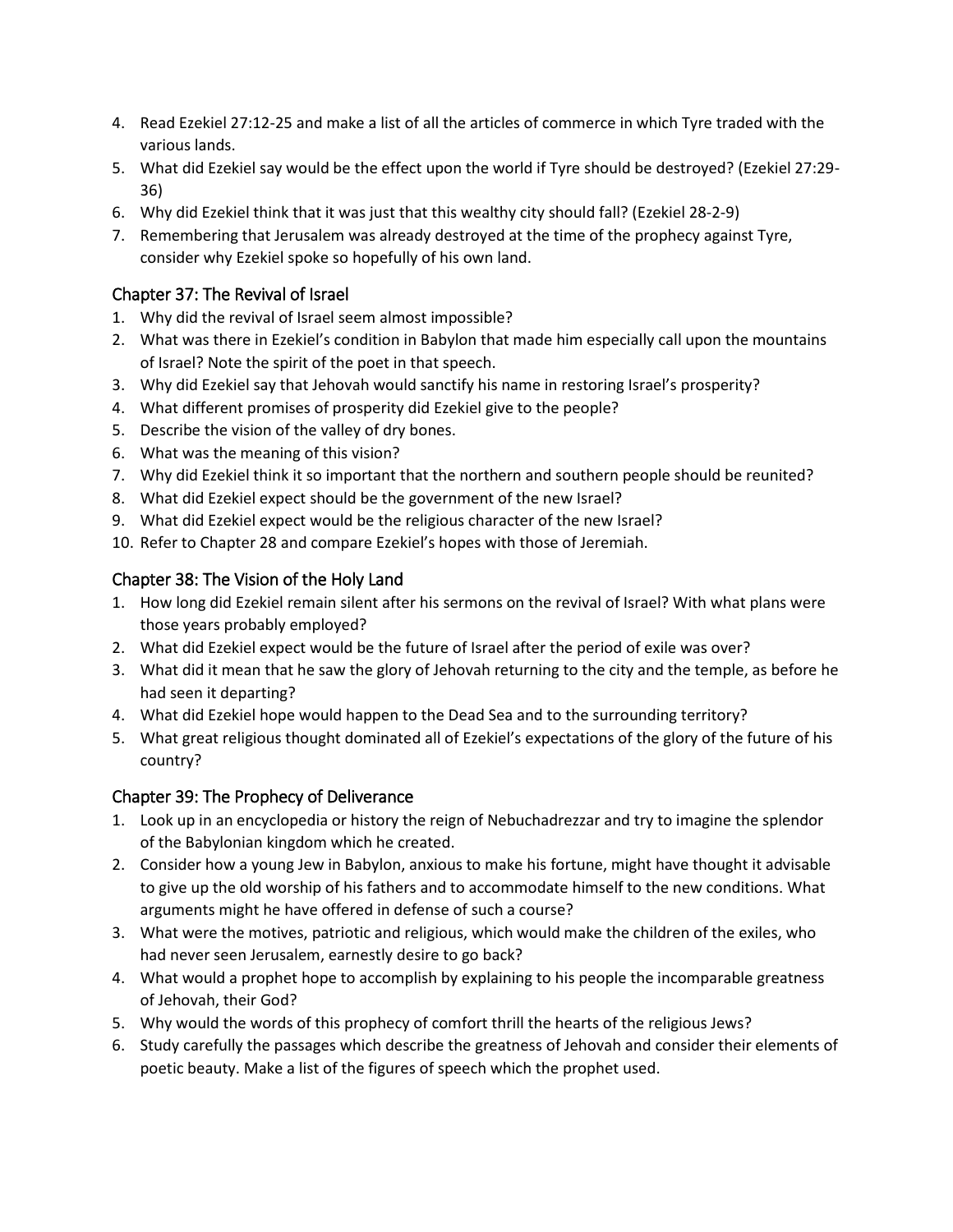- 7. When the prophet says, "They that wait for Jehovah shall renew their strength; they shall mount up with wings as eagles; they shall run and not be weary; they shall walk and not faint," consider that he presents a real climax. Which is the truest test of strength and power, occasional great effort or commonplace daily faithfulness?
- 8. What value would there be in making a people understand that God had declared to them the program of deliverance in advance? If the prophet's statements of the order of events came true, what effect should it have upon the people?

## Chapter 40: Cyrus as God's Messiah

- 1. Look up in an encyclopedia the history of Cyrus. Note his great campaigns, his gradual advance against Babylonia.
- 2. Imagine a prophet in Babylon looking at the movements of the world's politics and wondering what God's will might be. What might lead him to believe that Cyrus was to be the instrument of his people's salvation?
- 3. What is the meaning of the word Messiah? Why were Hebrew kings called Messiahs of Jehovah?
- 4. How did the word Messiah come to be restricted to the single great expected king of the Jews?
- 5. How was it proper to call Cyrus the Messiah of Jehovah?
- 6. What did the prophet mean when he said of Cyrus, "I have surnamed thee, though thou hast not known me?"
- 7. What did the prophet consider was the reason why Cyrus was allowed to be so great a conqueror?
- 8. On what grounds might the Jews object to the plan of deliverance which this prophecy outlined for them?
- 9. What answer did the prophet give to the objections that might be raised against the plan of redemption through Cyrus?

## Chapter 41: The Folly of Idols

- 1. What was there in Babylon and in the circumstances of the Jews that might have induced them to become idolaters?
- 2. Why did the prophet consider it especially important to show the people the folly of idolatry?
- 3. What place do you think irony has in religious instruction?
- 4. Look back at Chapter 1 and compare Elijah's scorn with the ironical descriptions of the idols of this prophet. Which seems to you to be the finer?
- 5. What did the prophet declare to be the great points of difference between Jehovah and the idols?
- 6. Practice reading the passage of the three uses of the tree so that you can bring out the scorn that was in the prophet's thought.
- 7. What did the prophet expect would happen to the Babylonian gods?
- 8. What was the special point involved in the statement that the Babylonian gods should be carried by their people, while Jehovah would carry his own people?
- 9. What political conditions had prepared the Jews for the belief that Jehovah was the one God? How far did this prophecy contribute to that end?
- 10. What are the three great monotheistic religions of the world? How far do they all go back to the faith of the Hebrew prophets?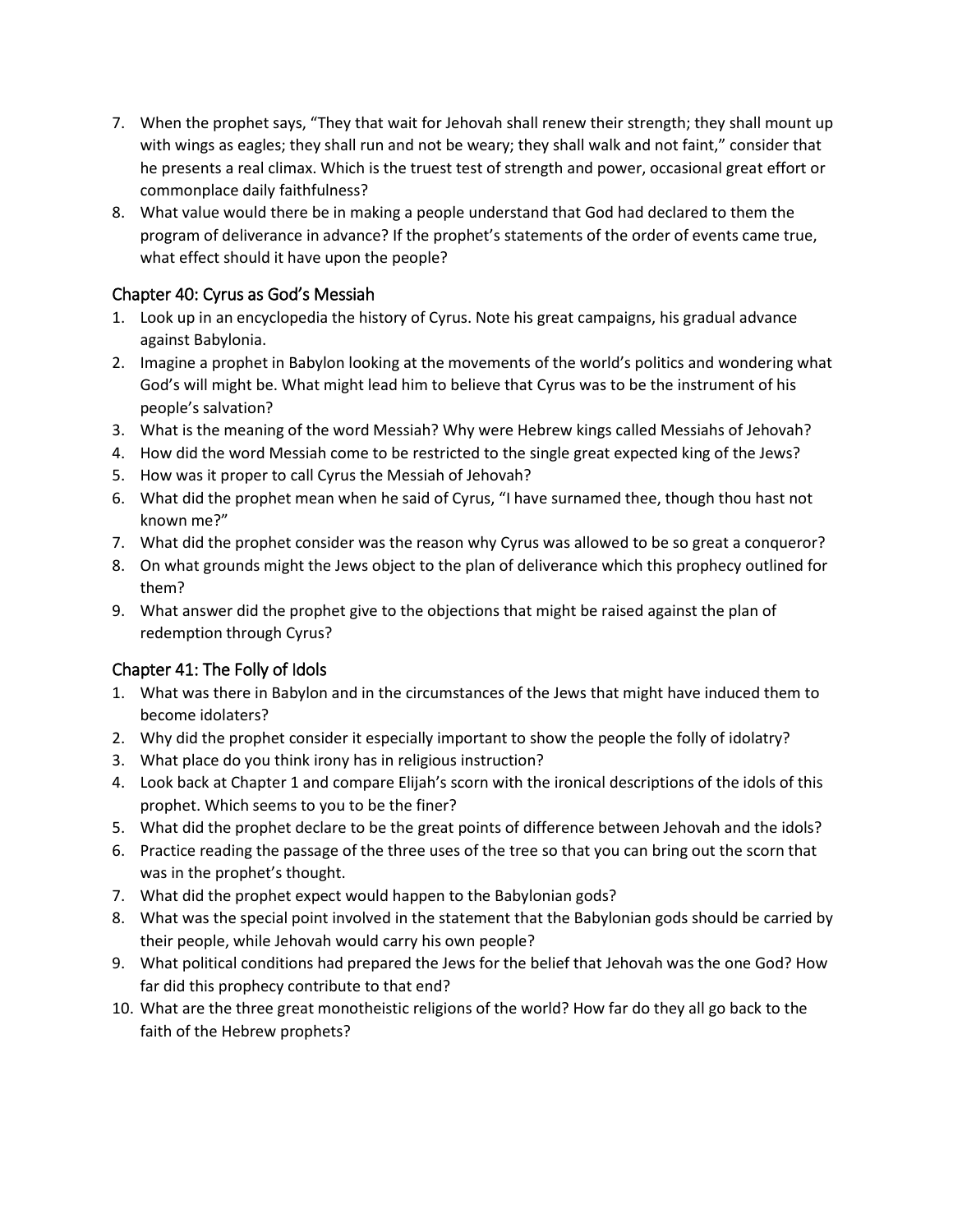#### Chapter 42: The Summons to the Exiles

- 1. Look up Chapter 18 and compare the description of Nineveh's destruction with that of Babylon.
- 2. Consider all the heathen pride that is involved in the statement which the prophet ascribes to Babylon, "I shall be mistress forever."
- 3. Explain the reference to the different forms of astrology that are mentioned in this prophecy.
- 4. What references are there in this prophet's words of deliverance to the circumstances of Israel's passage through the wilderness under Moses?
- 5. Note all the passages in which the prophet indicates that Israel is afraid that Jehovah has forgotten her. How does he answer the fear?
- 6. What is the definite prose meaning of the poetic expression, "Put on thy beautiful garments, Oh Jerusalem"?
- 7. In what words does the prophet refer to the messengers of good tidings? What does this suggest regarding the spirit of his prophecy?
- 8. Why did the prophet think that the people might not wish to take advantage of the opportunity to return to Palestine?
- 9. How did the prophet assure the people that their deliverance was certainly coming, and that Canaan was certainly to become fertile?
- 10. Connect together the thought of these four chapters and see the relation of the ideas of the greatness of God, the call of Cyrus, the folly of idols and the summons to return.

#### Chapter 43: The Servant of Jehovah

- 1. Why did the prophet call Israel the Servant of Jehovah?
- 2. In what sense could the prophets and the better park of Israel be called the Servant?
- 3. How do we know that the prophet does not always refer to the whole of Israel as the Servant?
- 4. What gracious ministries are ascribed to the Servant?
- 5. What was the Servant inspired to do?
- 6. What fact regarding the Servant was suggested by the martyrdom of Jeremiah?
- 7. Why did the prophet expect that, when the true Servant came, he would suffer?
- 8. How did the prophet imagine a man looking back upon the Servant's history and describing its meaning?
- 9. What do you mean when you say that Jesus fulfilled this expectation of a suffering Saviour?

## Chapter 44: The Future Glory of Zion

- 1. What was meant by Zion?
- 2. Why did the prophet make a plea on behalf of his people for forgiveness?
- 3. In what terms did he describe the condition of Palestine and Jerusalem and the temple?
- 4. What kind of religious observances did the prophet declare was demanded by Jehovah?
- 5. What universal message did this prophet speak?
- 6. How did this universalism differ from the ordinary Jewish thought?
- 7. Look up the passage in the New Testament where the words are quoted: "My house shall be called the house of prayer for all people."
- 8. What poetic expressions does the prophet use in describing the glorious future?
- 9. Look back to Chapter 13 and find where the reign of peace is described in words similar to those here used.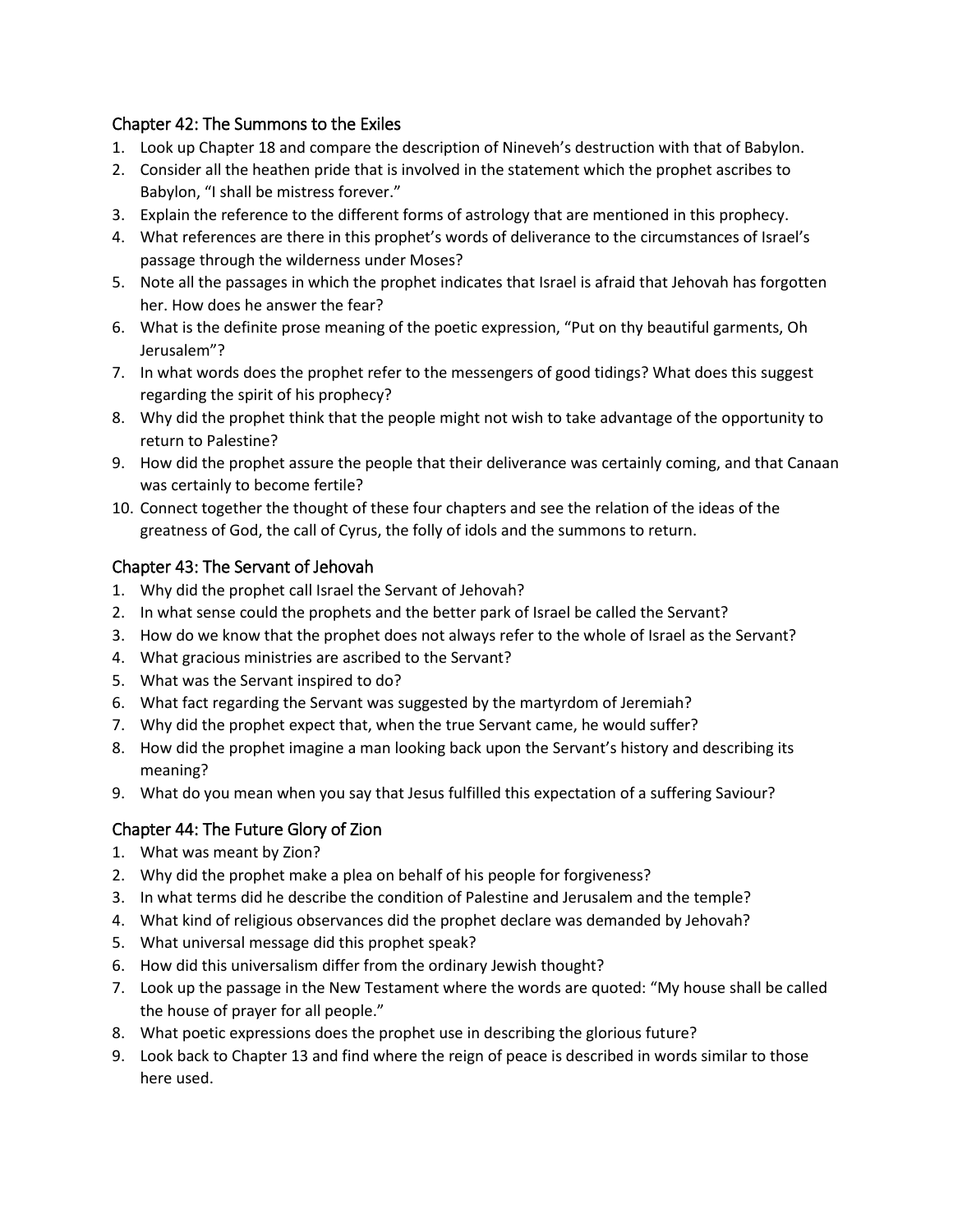#### Chapter 45: Haggai's encouragement to the Temple-Builders

- 1. How long had Jerusalem remained in ruins when Haggai began to preach?
- 2. What was the cause of the discouragement of the Jews in Jerusalem?
- 3. What was the first task which these Jews undertook?
- 4. Why did they continue to postpone the building of the temple?
- 5. Why did their failure to begin the temple building result in meanness of life?
- 6. How did Haggai feel about this condition of things?
- 7. What did Haggai tell the people was the cause of their poverty?
- 8. What two leaders were encouraged by Haggai and what was the result?
- 9. What did Haggai hope for through the stirring events that were taking place in the East?
- 10. What was Haggai's message after the foundation of the temple was laid?

#### Chapter 46: Zechariah's Visions

- 1. What is meant by a vision?
- 2. Why should a prophet make use of visions to convey his teaching?
- 3. What did Zechariah mean by the horsemen who rode through the earth and returned reporting that all was quiet?
- 4. What did he mean by the blacksmiths smashing the horns?
- 5. What was the meaning of the angel interrupting the man who was measuring the city?
- 6. Why did so few of the Jews return from Babylon?
- 7. Why did Zechariah urge them to return in larger numbers?
- 8. What was the meaning of the vision of the olive trees?

#### Chapter 47: Fasts Shall Be Feasts

- 1. What became of Zerubbabel?
- 2. What great hope disappeared with this last representative of the Davidic house?
- 3. Why did the completion of the temple mean so much to the people of Jerusalem?
- 4. In what way did Zechariah encourage his people?
- 5. What great change did Zechariah expect in the moral conduct of the people?
- 6. What did Zechariah consider the price of securing God's favor?
- 7. What was Zechariah's universalism?

#### Chapter 48: Malachi and the Declension

- 1. Why did not the people respond to the preaching of Zechariah?
- 2. Why did not the glory which the prophets had expected come to Jerusalem?
- 3. How did Malachi denounce the priests?
- 4. What did he say was the ideal of the priesthood?
- 5. Why did Malachi say that the priests had become contemptible before the people?
- 6. What great social evil did Malachi especially denounce?
- 7. What were the sceptics in Jerusalem saying?

#### Chapter 49: Malachi's Promise

- 1. What is the meaning of the word Malachi?
- 2. Why is it possible that it is not a proper name at all?
- 3. Refer to Chapter 6 and compare Amos' discussion of the day of Jehovah with Malachi's.
- 4. Make the same comparison with Chapter 17.